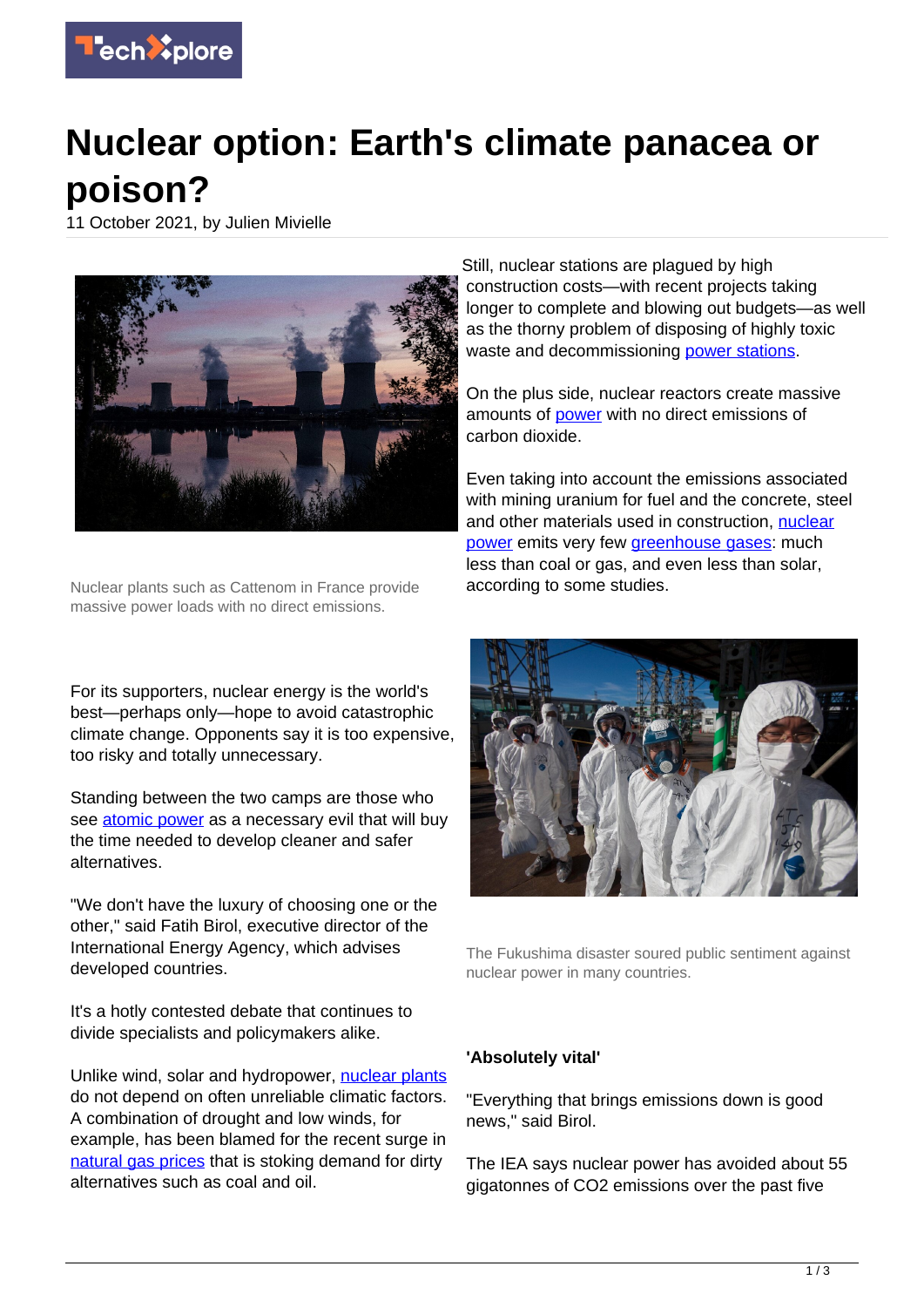

decades—about two years of global energy-related emissions of the greenhouse gas.

For those reasons, [nuclear energy](https://techxplore.com/tags/nuclear+energy/) accounts for a bigger share of the world power mix in most of the scenarios put forward by the IPCC—the UN's climate experts—to hold average global temperatures to 1.5 degrees Celsius above where they were at the end of the 19th century.

The International Atomic Energy Agency—whose mission includes the promotion of nuclear power—has raised its projections for the first time since the 2011 disaster at Japan's Fukushima power plant, and now expects installed capacity to double by 2050 under the most favourable scenario.

Nuclear power is "absolutely vital in our efforts to achieve net zero emissions," IAEA Director General Rafael Mariano Grossi said.

That's a central objective of the next major climate conference, COP26, to be held in Glasgow in November.

building new reactors, others are shuttering old ones: 5.5 gigawatts of capacity were installed worldwide in 2019 while 9.4 GW were permanently closed, the IEA says.

The divide runs through the European Union: while Germany decided to phase out nuclear power after Fukushima, countries such as Poland and the Czech Republic see it as a way to reduce dependence on coal.



Anti-nuclear groups such as Greenpeace have turned from fears over weapons and waste to economic arguments over efficiency to turn the public against atomic power.

"In the Czech Republic, nuclear energy is seen as a reliable and relatively cheap source of electricity," said Wadim Strielkowski, an energy expert at the Prague Business School.

But while some countries—most notably China—are This division is reflected in the debate in Brussels about whether or not to include nuclear power in the green "taxonomy", the classification of activities deemed good for the climate and the environment.

## **False economy**

Opponents of nuclear power such as Greenpeace have put aside their traditional arguments—stemming from pacifism and fears about nuclear waste—to focus on efficiency calculations.

The costs of renewables have been falling steadily while major nuclear projects are expensive and have suffered major overruns.

"Spending money today on new nuclear power worsens the climate crisis, because investments are not being made in what is cheaper, faster and therefore more efficient," said Mycle Schneider, author of a critical annual report on nuclear.

However, the nuclear industry has another trick up